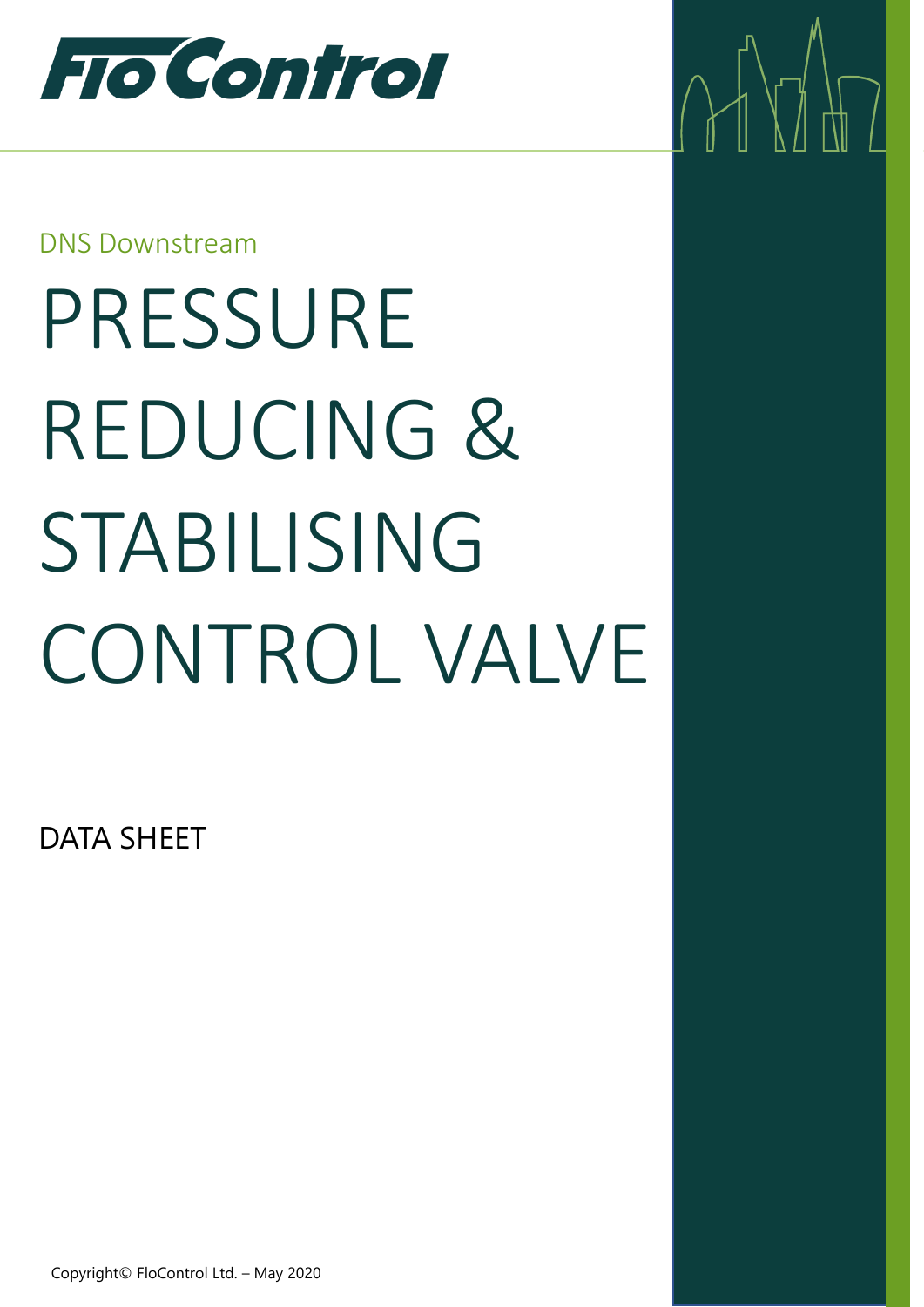

# DNS XLC Downstream Pressure Reducing & Stabilising Control Valve

#### DNS XLC 310 Reduced Bore DNS XLC 410 Full Bore

The DNS XLC 310 & 410 models are globe-pattern hydraulically operated automatic control valves that reduce and stabilise the downstream pressure to a constant value, regardless of variation in demands and upstream pressure conditions. Normally equipped with visual position indicator and entirely made in ductile cast iron with FBT epoxy coating and stainless steel, the valve is designed to reduce head loss, throttling noise and cavitation damage. The DNS pressure reducing stabilising valves XLC 310 & 410 are extremely versatile and can be used for a wide range of applications.



#### Product Codes

| Size [mm] | <b>Trim</b>         | 0.7 Bar - 7 Bar Product Codes | 1.5 Bar - 15 Bar Product Codes |
|-----------|---------------------|-------------------------------|--------------------------------|
| 80        | <b>Reduced Bore</b> | DNS-80R-310-0.7/7-PN16-PRV    | DNS-80R-310-1.5/15-PN16-PRV    |
| 100       | <b>Reduced Bore</b> | DNS-100R-310-0.7/7-PN16-PRV   | DNS-100R-310-1.5/15-PN16-PRV   |
| 150       | <b>Reduced Bore</b> | DNS-150R-310-0.7/7-PN16-PRV   | DNS-150R-310-1.5/15-PN16-PRV   |
| 200       | <b>Reduced Bore</b> | DNS-200R-310-0.7/7-PN16-PRV   | DNS-200R-310-1.5/15-PN16-PRV   |
| 300       | <b>Reduced Bore</b> | DNS-300R-310-0.7/7-PN16-PRV   | DNS-300R-310-1.5/15-PN16-PRV   |
| 50        | <b>Full Bore</b>    | DNS-50F-410-0.7/7-PN16-PRV    | DNS-50F-410-1.5/15-PN16-PRV    |
| 65        | <b>Full Bore</b>    | DNS-65F-410-0.7/7-PN16-PRV    | DNS-65F-410-1.5/15-PN16-PRV    |
| 80        | <b>Full Bore</b>    | DNS-80F-410-0.7/7-PN16-PRV    | DNS-80F-410-1.5/15-PN16-PRV    |
| 100       | <b>Full Bore</b>    | DNS-100F-410-0.7/7-PN16-PRV   | DNS-100F-410-1.5/15-PN16-PRV   |
| 150       | <b>Full Bore</b>    | DNS-150F-410-0.7/7-PN16-PRV   | DNS-150F-410-1.5/15-PN16-PRV   |
| 200       | <b>Full Bore</b>    | DNS-200F-410-0.7/7-PN16-PRV   | DNS-200F-410-1.5/15-PN16-PRV   |
| 250       | <b>Full Bore</b>    | DNS-250F-410-0.7/7-PN16-PRV   | DNS-250F-410-1.5/15-PN16-PRV   |
| 300       | <b>Full Bore</b>    | DNS-300F-410-0.7/7-PN16-PRV   | DNS-300F-410-1.5/15-PN16-PRV   |

T 01282 564 425 F 01282 56426 E sales@flocontrol.ltd.uk **www.flocontrol.ltd.uk**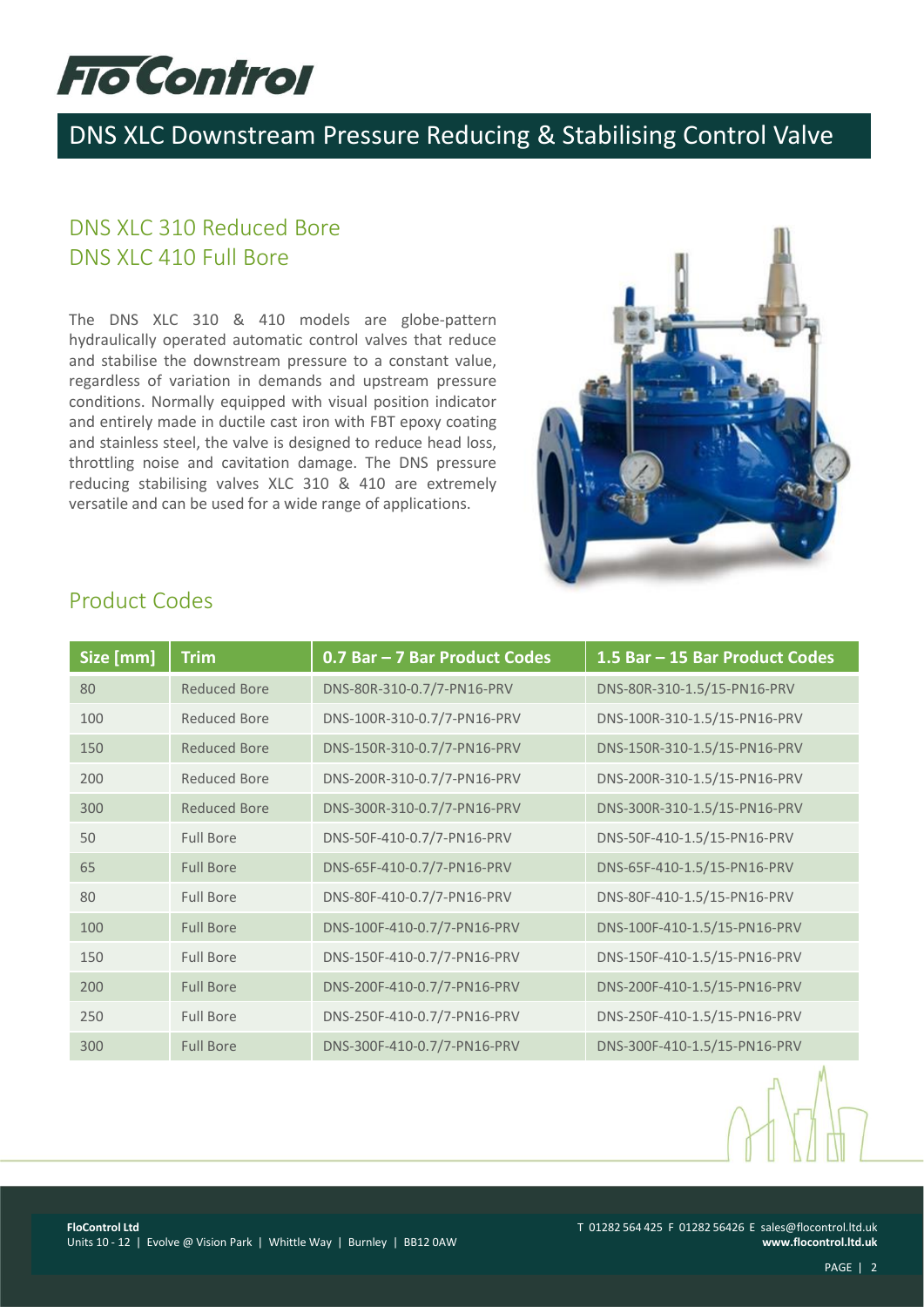# **FTO Control**

## DNS XLC Downstream Pressure Reducing & Stabilising Control Valve

#### Applications

Downstream of pumps to reduce the pressure on the main supply line.

Installed in derivation from the main line to stabilise the pressure of secondary line and water users.

As a protection against rise in pressure of industrial equipment and civil installations.

On the inlet supply line of storage tanks to stabilise pressure and flow required for the level control.

#### Accessories

Linear position transmitter with 4-20 mA output Mod. DNS CSPL.

On-off position transmitter Mod. CSA CSPO.

Pressure measurement kit.

Self-flushing and high capacity filter.

#### Note to the engineer

Inlet and outlet pressure and flow rate are required for proper sizing.

DNS anti-cavitation low flow stability plugs are recommended to provide an accurate regulation in case of low flow conditions.

A minimum length of 3 DN downstream of the valve is recommended for the best accuracy.

#### Additional Features

XLC 310/410-FR downstream pressure reducing with back-flow prevention.

XLC 310/410-H downstream pressure reducing with high sensitivity pilot.

XLC 310/410-G downstream pressure reducing with over pressure guard.

#### Working Conditions

Fluid: Treated water.

Minimum operating pressure: 0.7 Bar.

Maximum operating pressure: 25 Bar.

Maximum temperature: 70°C.

#### Downstream pressure pilot adjustment range

Blue spring: 0.7 to 7 Bar.

Red spring: 1.5 to 15 Bar.

Higher values up to 25 Bar on request.

Values lower than 0.7 available with high sensitivity pilots.



T 01282 564 425 F 01282 56426 E sales@flocontrol.ltd.uk **www.flocontrol.ltd.uk**